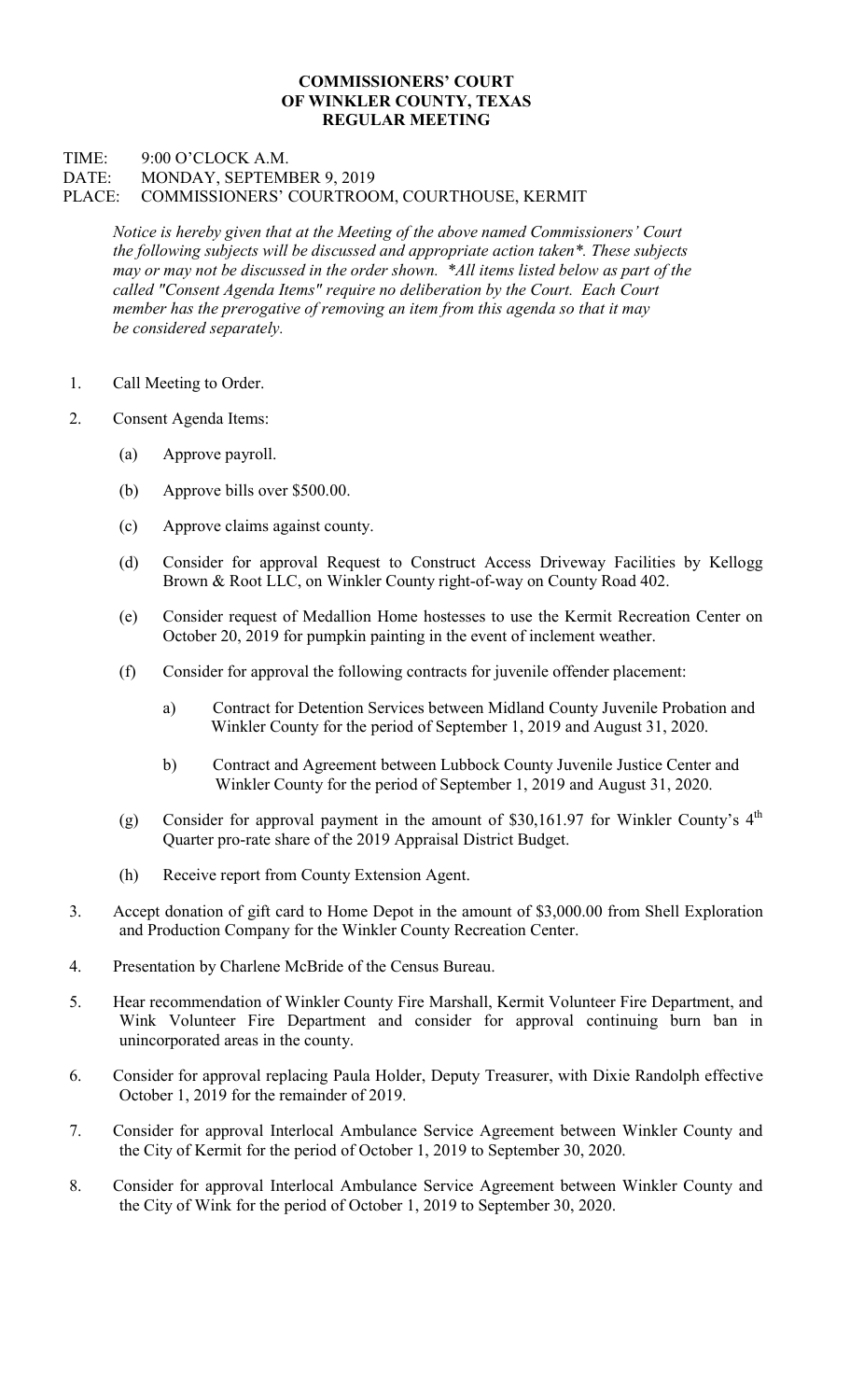- 9. Consider, discuss, and approve Inmate Agreement between Winkler County and the City of Kermit effective October 1, 2019 for housing of city prisoners in Winkler County Law Enforcement Center.
- 10. Consider for approval Agreement between Winkler County and Winkler County Hospital District for the period of October 1, 2019 through September 30, 2020 for the preparation of meals for the home delivered meals program.
- 11. Consider for approval Statement of Agreement between Winkler County and West Texas Centers for the period of September 1, 2019 to August 31, 2020 in the amount of \$6,000.00 per year to be paid in twelve (12) monthly payments of \$500.00 each from budgeted funds.
- 12. Consider for approval Winkler County Library's participation in the West Texas Digital Consortium and an annual participation fee in the amount of \$1,500.00 per year payable to OverDrive from budgeted funds.
- 13. Consider for approval Texas Lottery Commission-Charitable Bingo Division Bingo Prize Fee Funds County/Municipality Governing Body Vote Verification Notice pursuant to H.B. 914.
- 14. Consider for approval Contractor Agreement and attachments between Winkler County and the Area Agency on Aging of the Permian Basin Planning Commission for meals program for period of October 1, 2019 through September 30, 2020.
- 15. Consider for approval payment in the amount of \$1,195.89 to Seventh Administrative Judicial Region of Texas for the county's share of expenses for the period September 1, 2019 through August 31, 2020 from budgeted funds.
- 16. Consider for approval purchase from Acorn Glass Company 43½ x 43½ Armorprotect Plus replacement window for Sheriff's Department in the amount of \$3,029.50 from budgeted funds.
- 17. Consider for approval 2020 Texas Department of Transportation Grant for Routine Airport Maintenance Program (RAMP) between Winkler County and Texas Department of Transportation in the amount of \$70,000.00 with County share of \$35,000.00 (1/2) and State share of \$35,000.00 (1/2).
- 18. Consider, discuss, and approve contract with Allison, Bass & Magee, L.L.P., for precinct redistricting.
- 19. Consider, discuss, and approve temporarily hiring an outside company to haul caliche for the county.
- 20. Approve Winkler County Courthouse construction claims.
- 21. Approve Kermit Community Center construction claims.
- 22. Approve Wink Community Center construction claims.
- 23. Approve Winkler County Airport construction claims.
- 24. Approve Winkler County Golf Course construction claims.
- 25. Receive monthly reports from county officials.
- 26. Discuss and approve line item adjustments.
- 27. Discuss and approve budget amendments.

## 10:30 a.m.

28. Conduct public hearing on proposed 2020 county budget.